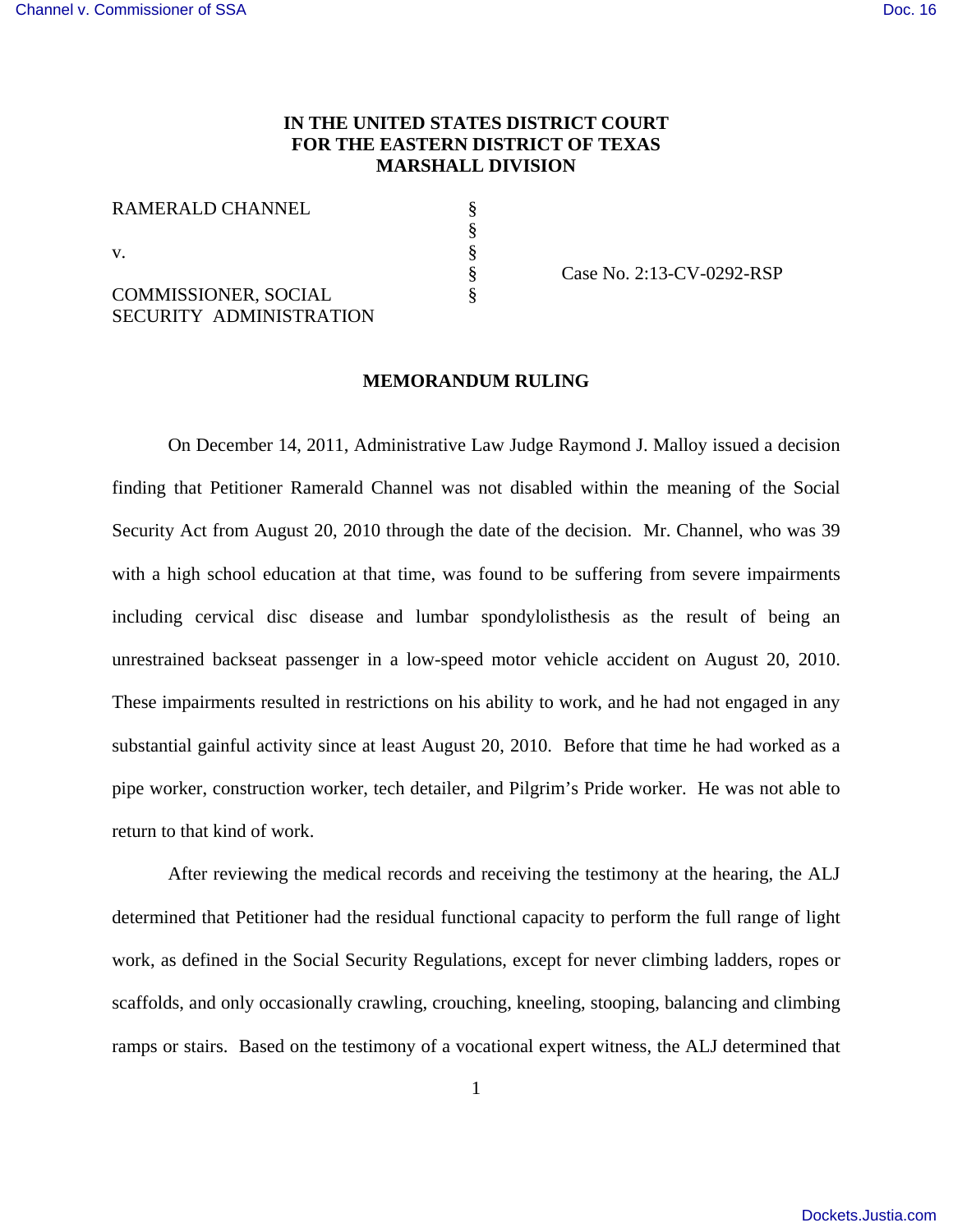Petitioner could perform the requirements of certain jobs that exist in substantial numbers in the national economy, such as call out operator, sorter, and gate guard. This finding resulted in the determination that Petitioner was not entitled to Social Security Disability benefits. Petitioner appealed this finding to the Appeals Council, which denied review on February 6, 2013. Petitioner timely filed this action for judicial review seeking remand of the case for award of benefits.

This Court's review is limited to a determination of whether the Commissioner's final decision is supported by substantial evidence on the record as a whole and whether the Commissioner applied the proper legal standards in evaluating the evidence. See *Martinez v. Chater*, 64 F.3d 172, 173 (5th Cir.1995); *Greenspan v. Shalala*, 38 F.3d 232, 236 (5th Cir.1994), cert. denied, 514 U.S. 1120, 115 S.Ct. 1984, 131 L.Ed.2d 871 (1995). Substantial evidence is more than a scintilla, but can be less than a preponderance, and is such relevant evidence as a reasonable mind might accept as adequate to support a conclusion*. Ripley v. Chater*, 67 F.3d 552, 555 (5th Cir.1995). A finding of no substantial evidence will be made only where there is a "conspicuous absence of credible choices" or "no contrary medical evidence." *Abshire v. Bowen*, 848 F.2d 638, 640 (5th Cir.1988) (citing *Hames v. Heckler*, 707 F.2d 162, 164 (5th Cir.1983)). In reviewing the substantiality of the evidence, a court must consider the record as a whole and "must take into account whatever in the record fairly detracts from its weight." *Singletary v. Bowen,* 798 F.2d 818, 823 (5th Cir.1986).

Plaintiff raises five issues on this appeal:

1. Plaintiff meets listings 1.04 and 1.00(b)(2)(b) which affects plaintiff's ability to ambulate effectively and therefore the ALJ's decision was not supported by substantial evidence.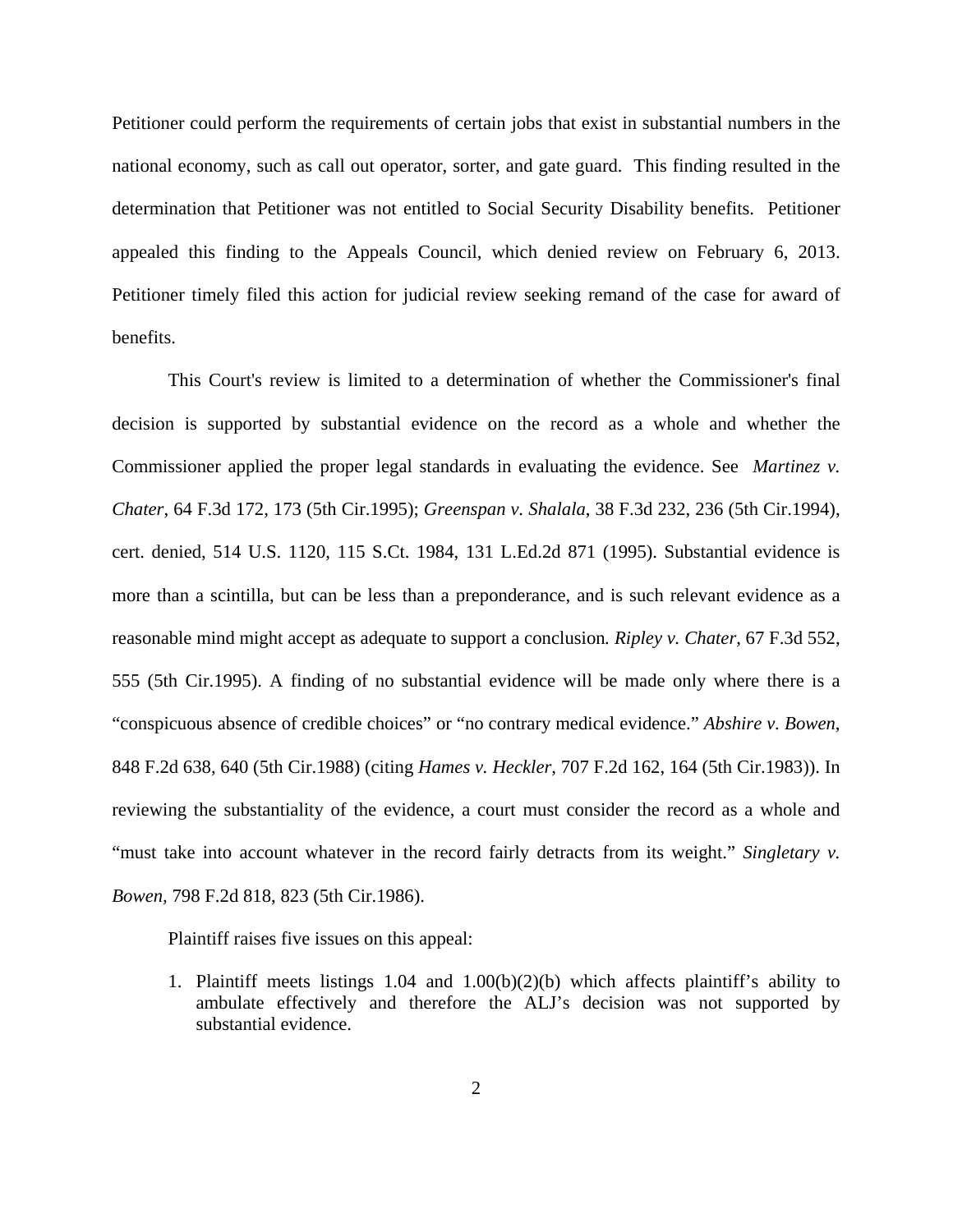- 2. The ALJ failed to evaluate the severity of plaintiff's impairments as a whole, specifically his ability to stand, walk and/or sit with his exertional and nonexertional limitations.
- 3. The ALJ erred in discrediting the plaintiff without an explanation for rejecting testimony that was supported by objective medical evidence.
- 4. The ALJ erred in finding plaintiff could perform light work in opposition to the V.E.'s testimony.
- 5. The ALJ erred in failing to consider a closed period of disability.

*Issue No. 1:*

Plaintiff contends that the ALJ erred in not finding that Plaintiff's impairments meet or medically equal the requirements of one of the listed impairments in 20 C.F.R. Part 404, leading to a finding of disability at Step Three. Plaintiff quotes the requirements of listing 1.04, which pertains to disorders of the spine, but does not identify which of the three sections of the listing he contends he meets. Nor does he identify what evidence in the record supports that finding. The ALJ addressed this issue on page 4 of his opinion (Tr. 22). The requirements of listing 1.04 are very demanding. *Falco v. Shalala*, 27 F.3d 160, 162 ( $5<sup>th</sup>$  Cir. 1994). Plaintiff bears the burden of proof at Step Three and must show pain, limitation of motion, muscle atrophy or weakness, and sensory or reflex loss to meet the first and easiest part of the listing. The Court's review of the record does not support Plaintiff's argument that the ALJ erred in this finding.

#### *Issues Nos. 2 and 4:*

Both of these issues deal with whether the ALJ properly determined Plaintiff's residual functional capacity. Plaintiff first argues that the ALJ's finding was contrary to the opinion of the Vocational Expert, but the V.E. does not assess the claimant's capacity. Instead he takes the residual functional capacity set by the ALJ and opines as to what jobs can be performed by a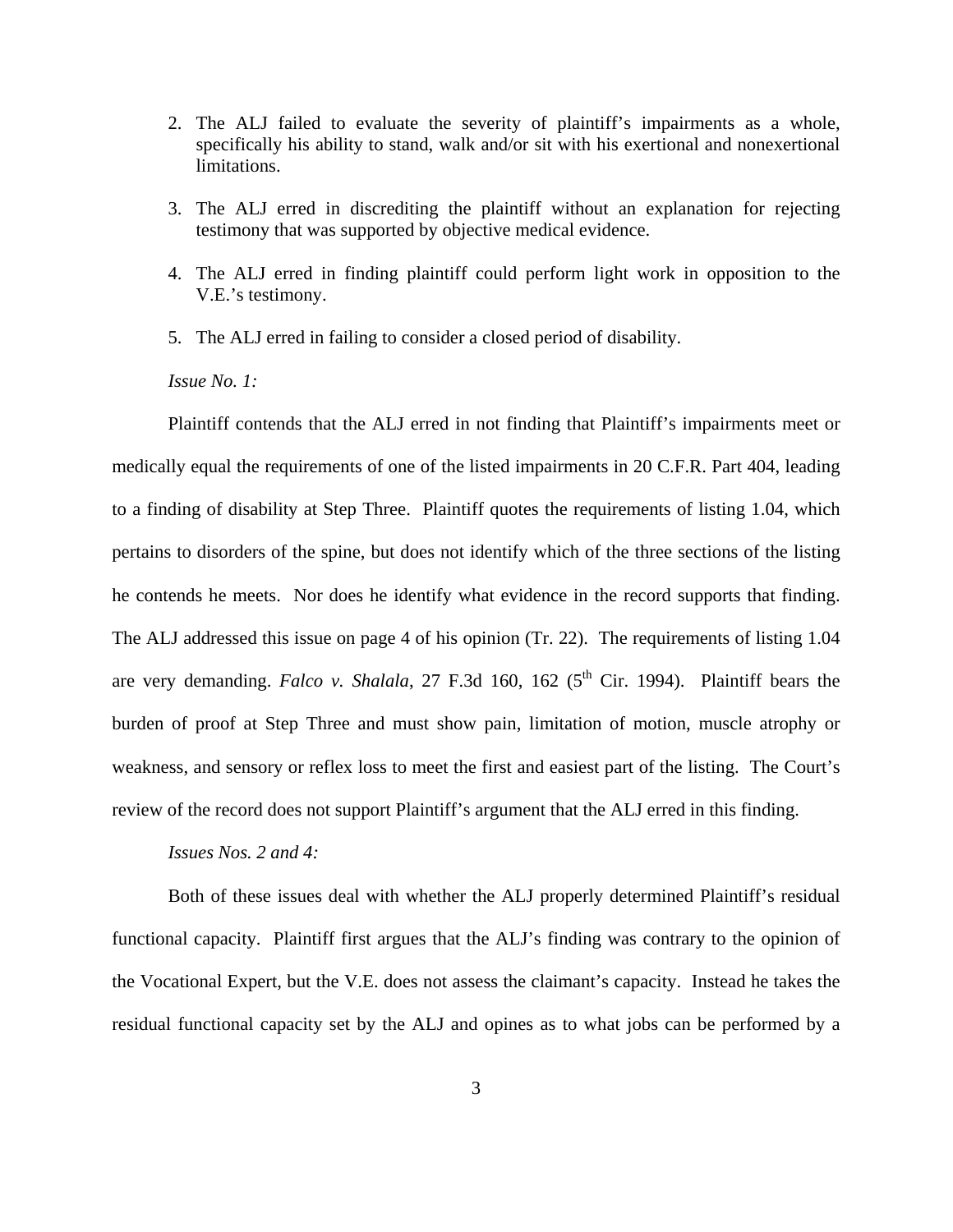person with those restrictions. Contrary to Plaintiff's representations, the ALJ gave a lengthy review of Plaintiff's medical history at pages 4 - 9 of his opinion (Tr. 22-27). The ALJ noted that Dr. James Wright found that Plaintiff had the capacity for medium work. Dr. Khan set Plaintiff's capacity at light work with minimal restrictions, and Dr. McClure provided the capacity that the ALJ found most persuasive, and also most conservative, and adopted as his own. This finding by the ALJ is supported by far more than mere substantial evidence.

## *Issue No. 3:*

Plaintiff complains in this issue that the ALJ discounted the credibility of Plaintiff's testimony regarding his pain and other symptoms without proper explanation. The Commissioner concedes that while the ALJ has great discretion in weighing the evidence and determining credibility, there are parameters governing those findings. For instance, in Social Security Ruling 96-7, the Commissioner clarified that:

It is not sufficient for the adjudicator to make a single, conclusory statement that "the individual's allegations have been considered" or that "the allegations are (or are not) credible." It is also not enough for the adjudicator simply to recite the factors that are described in the regulations for evaluating symptoms. The determination or decision must contain specific reasons for the finding on credibility, supported by the evidence in the case record, and must be sufficiently specific to make clear to the individual and to any subsequent reviewers the weight the adjudicator gave to the individual's statements and the reasons for that weight.

A review of the ALJ's opinion, especially at pages 7 and 8, shows that the ALJ did perform the required analysis of the record and give the specific reasons for his credibility determination. The Court finds that the record, and particularly the medical evidence, amply supports the ALJ's finding that the Plaintiff's complaints of pain and disabling symptoms were not fully credible.